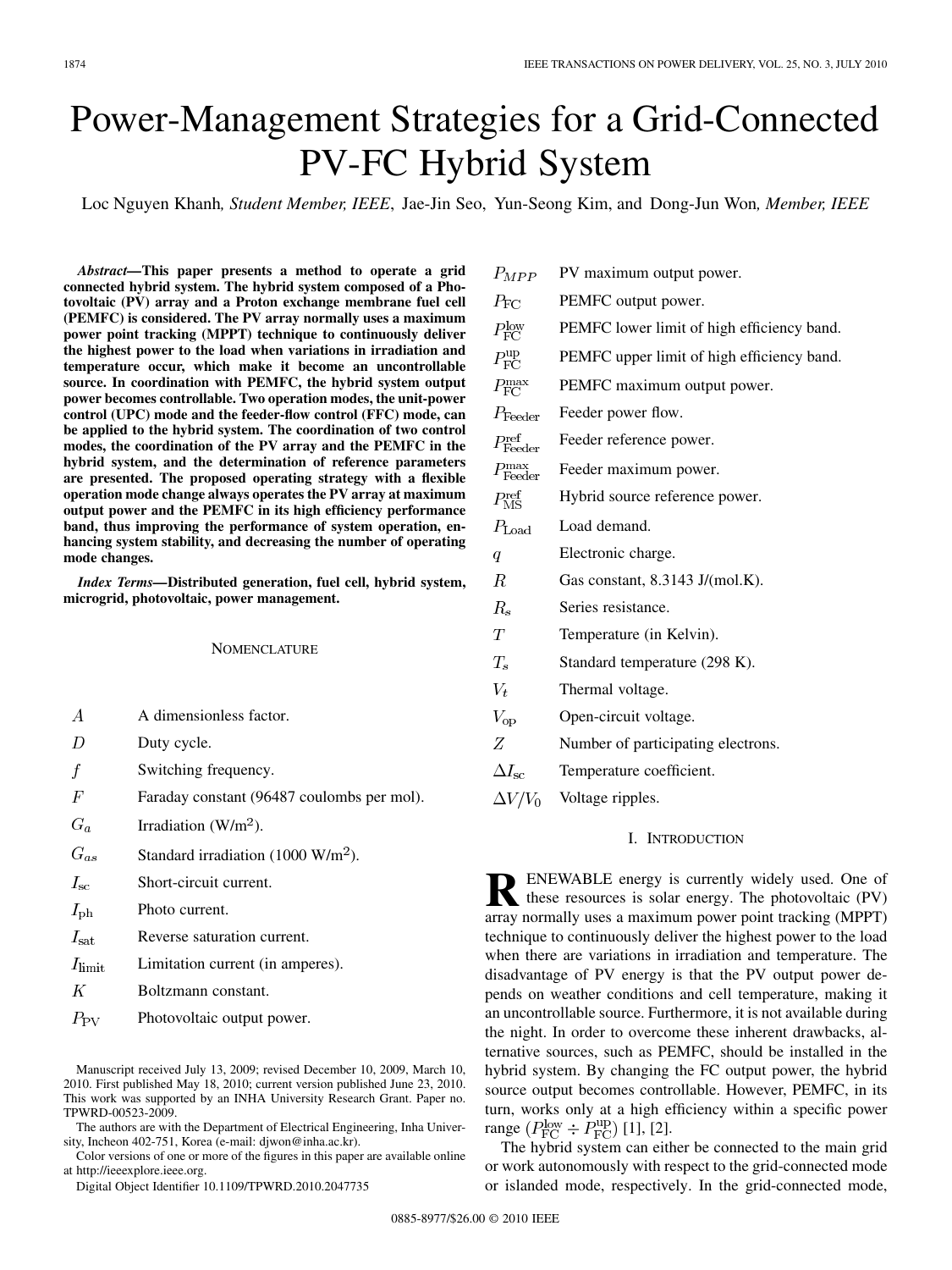the hybrid source is connected to the main grid at the point of common coupling (PCC) to deliver power to the load. When load demand changes, the power supplied by the main grid and hybrid system must be properly changed. The power delivered from the main grid and PV array as well as PEMFC must be coordinated to meet load demand. The hybrid source has two control modes: 1) unit-power control (UPC) mode and feeder-flow control (FFC) mode. In the UPC mode, variations of load demand are compensated by the main grid because the hybrid source output is regulated to reference power. Therefore, the reference value of the hybrid source output  $P_{\text{MS}}^{\text{ref}}$  must be determined. In the FFC mode, the feeder flow is regulated to a constant, the extra load demand is picked up by the hybrid source, and, hence, the feeder reference power  $P_{\text{feeder}}^{\text{ref}}$  must be known.

The proposed operating strategy is to coordinate the two control modes and determine the reference values of the UPC mode and FFC mode so that all constraints are satisfied. This operating strategy will minimize the number of operating mode changes, improve performance of the system operation, and enhance system stability.

#### II. SYSTEM DESCRIPTION

#### *A. Structure of Grid-Connected Hybrid Power System*

The system consists of a PV-FC hybrid source with the main grid connecting to loads at the PCC as shown in Fig. 1. The photovoltaic [3], [4] and the PEMFC [5], [6] are modeled as nonlinear voltage sources. These sources are connected to dc–dc converters which are coupled at the dc side of a dc/ac inverter. The dc/dc connected to the PV array works as an MPPT controller. Many MPPT algorithms have been proposed in the literature, such as incremental conductance (INC), constant voltage (CV), and perturbation and observation (P&O). The P&O method has been widely used because of its simple feedback structure and fewer measured parameters [7]. The P&O algorithm with power feedback control [8]–[10] is shown in Fig. 2. As PV voltage and current are determined, the power is calculated. At the maximum power point, the derivative  $\left( dP/dV \right)$  is equal to zero. The maximum power point can be achieved by changing the reference voltage by the amount of  $\Delta V_{\rm ref}.$ 

#### *B. PV Array Model*

The mathematical model [3], [4] can be expressed as

$$
I = I_{\text{ph}} - I_{\text{sat}} \left\{ \exp \left[ \frac{q}{AKT} (V + IR_s) \right] - 1 \right\}.
$$
 (1)

Equation (1) shows that the output characteristic of a solar cell is nonlinear and vitally affected by solar radiation, temperature, and load condition.

Photocurrent  $I_{\rm ph}$  is directly proportional to solar radiation  $G_{\rm a}$ 

$$
I_{\rm ph}(G_a) = I_{\rm sc} \frac{G_a}{G_{\rm as}}.\tag{2}
$$

The short-circuit current of solar cell  $I_{\rm sc}$  depends linearly on cell temperature

$$
I_{\rm sc}(T) = I_{\rm scs}[1 + \Delta I_{\rm sc}(T - T_s)].\tag{3}
$$



Fig. 1. Grid-connected PV-FC hybrid system.



Fig. 2. P&O MPPT algorithm.

Thus,  $I_{\text{ph}}$  depends on solar irradiance and cell temperature

$$
I_{\rm ph}(G_a, T) = I_{scs} \frac{G_a}{G_{\rm as}} [1 + \Delta I_{\rm sc}(T - T_s)]. \tag{4}
$$

 $I<sub>sat</sub>$  also depends on solar irradiation and cell temperature and can be mathematically expressed as follows:

$$
I_{\rm sat}(G_a, T) = \frac{I_{\rm ph}(G_a, T)}{e^{\left(\frac{V_{\rm oc}(T)}{V_t(T)}\right)} - 1}.
$$
 (5)

### *C. PEMFC Model*

The PEMFC steady-state feature of a PEMFC source is assessed by means of a polarization curve, which shows the nonlinear relationship between the voltage and current density. The PEMFC output voltage is as follows [5]:

$$
V_{\text{out}} = E_{\text{Nerst}} - V_{\text{act}} - V_{\text{ohm}} - V_{\text{conc}} \tag{6}
$$

where  $E_{\text{Nerst}}$  is the "thermodynamic potential" of Nerst, which represents the reversible (or open-circuit) voltage of the fuel